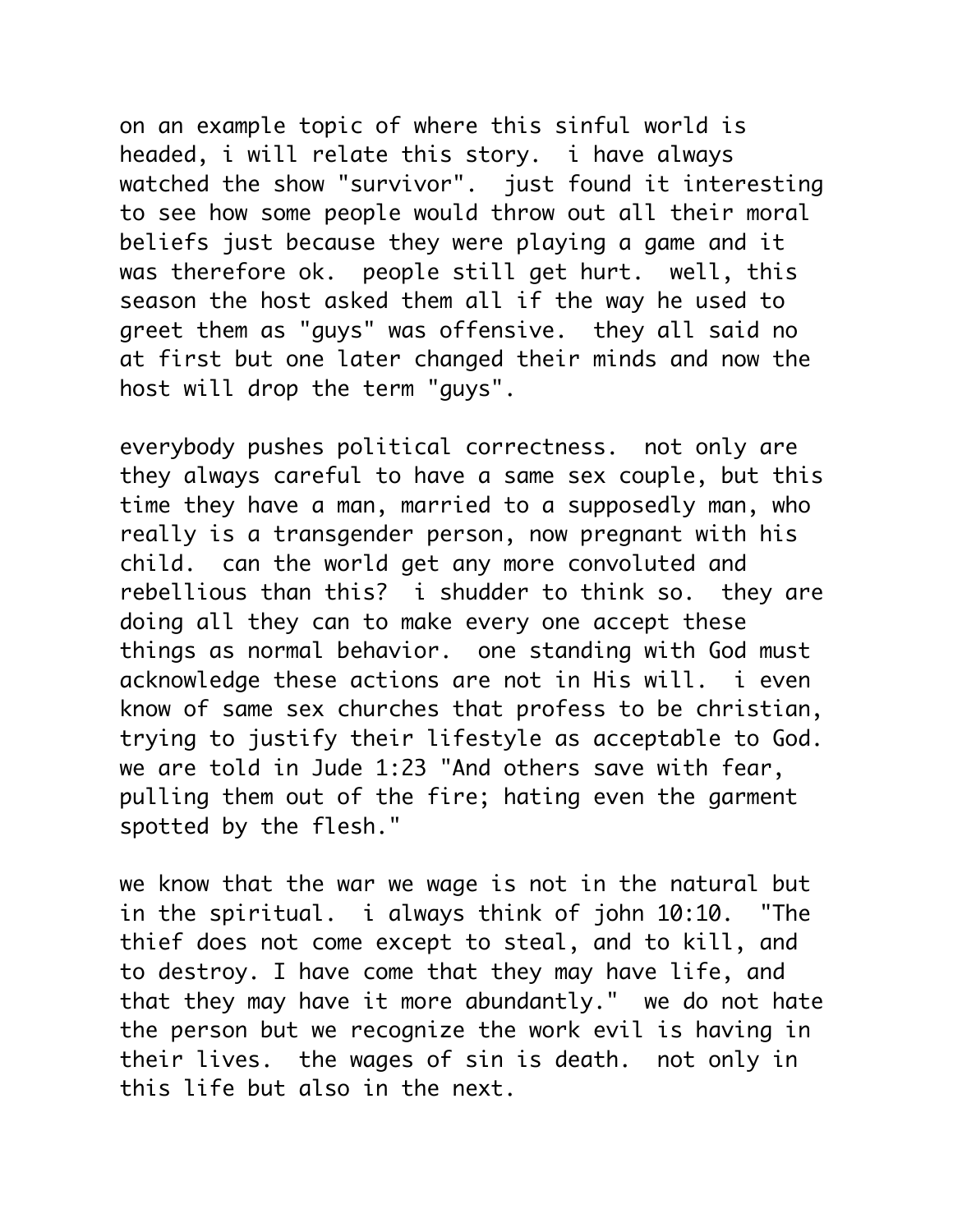too many of us magnify the problem before us. it is nothing to God. the day will come when He says He will roll every thing up and create all things new. i, for one, can imagine the new being so much better. more color. more sounds. more beauty altogether. and even as the universe now continues to expand because His word never ceases, the new will also continue to show us new things to marvel at. i have a feeling that God has reserved His best for the last. he will show us what He is really capable of. things one can only stand in awe of and reveal more of why He is worthy.

this life, these trials we all experience cannot dim the glory set before us. just to stand in His presence and behold Him will be joy unspeakable. the apostle paul said he saw things which were not lawful for man to utter. the few He has given this taste to causes us all to eagerly await the revealing. is it no wonder they all turned the world upside down and loved not their lives, even unto death. the revealing of the sons of God. the revealing of His original plan for us. a life not lived just in thousands of years, but for eternity.

so often i wonder how the devil could ever have rebelled and enticed others. but his beauty was so great and his sounds so sweet, he thought he could usurp the one who created him. the tragedy is that now, that same spirit has overtaken man. man who in no way understands the power and glory of the spiritual realm. but the devil had shared that spirit with man. he too can be as God. Father, please open their eyes while there is yet still time. time to repent and